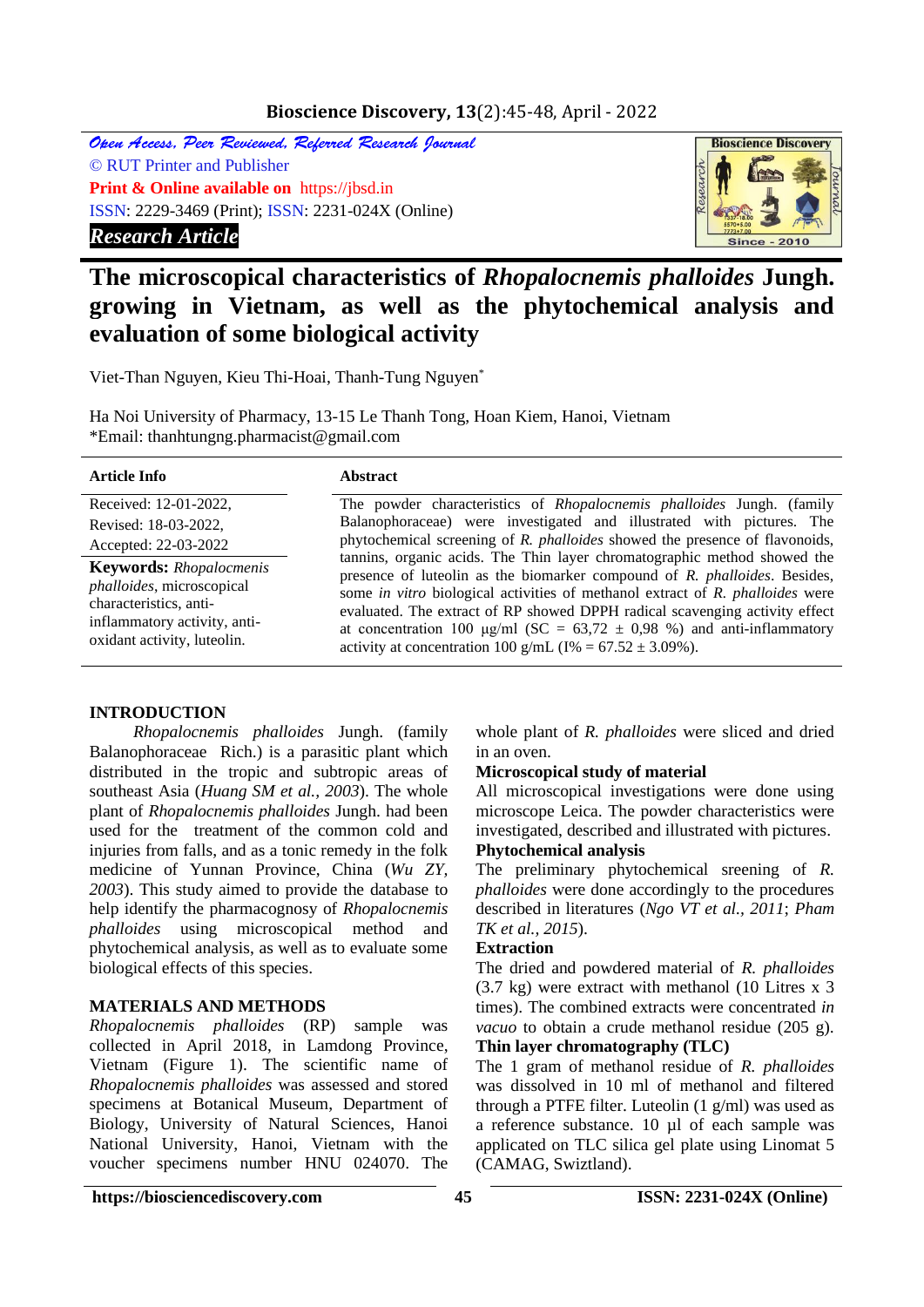Plate was developed in solvent system chloroform – ethyl acetate – formic acid (5:5:1,  $v/v/v$ ). The plate after development was observed and taken images in ultraviolet light at 254nm and 366nm. After that, the plate was derivatized with NP/PEG reagent and examined in ultraviolet light at 365 nm. The chromatogram was analysed to calculate the number and  $R_f$  values of tracks thanks to visionCATs software.

#### **Biological activity**

The methanol residue of *R. phalloides* was dissolved in DMSO to concentrations of 30 and 100 µg/mL.

#### *Anti-inflammation activity*

**The anti-inflammatory ability was evaluated by determining the inhibitory activity of nitric oxide (NO) production on RAW 264.7 cells (***Dirsch VM, 1998***).** Cardamonin was used as a positive control.

#### *Anti-oxidant activity*

The antioxidant activity was evaluated using DPPH free radical scavenging assay accordingly to the method of Shimada et al. (*Shimada K, 1992*). The percentage of scavenging effect (%) was calculated. Ascorbic acid was used as a positive control.

#### **RESULTS**

#### **Powder characteristics of** *Rhopalocnemis phalloides*

A very dark reddish-brown powder with no odour and slightly astringent taste. The diagnostic characters are: The fragments of epidermis consists of polygonal cells (1)(2). Scattered reddish-brown pigment layer (3). The fragment of supporting hair (4). The sclereids occur singly or in small group (5). The fragment of spiral vessels (6). The very occasional starch granules (7). The fragment of parenchyma composed of thin wall cells (8). (Figure 1)



**Figure 1**. Powder characterristics of *Rhopalocnemis phalloides 1,2. The fragment of epidermis; 3.Pigment layer; 4. The fragment of supporting hair; 5. The sclereids; 6. The fragment of spiral vessels; 7. Starch granules; 8. The fragment of parenchyma.*

#### **Phytochemical analysis**

The preliminary phytochemical screening of *R. phalloides* showed the presence of flavonoids, tannins, organic acids and reducing sugar. **Thin layer chromatography**

After derivatization, the chromatograms of *R. phalloides* possessed five zones in UV at 366 nm with Rf values were 0.06, 0.16, 0.31, 0.57, and 0.83, respectively. Among them, the yellow zone with Rf value 0.57 could be assigned as Luteolin at 366 nm. (Figure 2).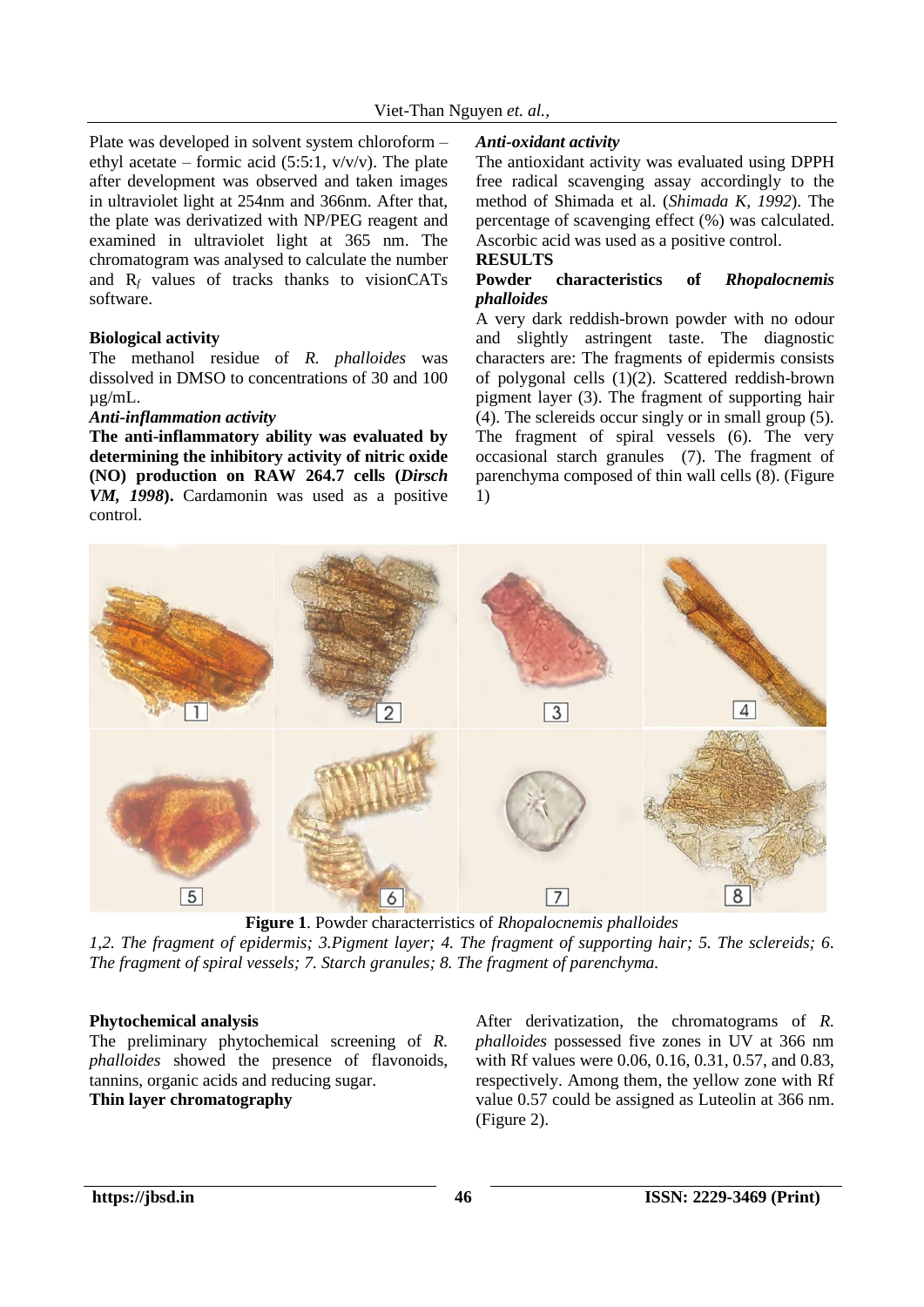

## **Bioscience Discovery, 13**(2):45-48, April - 2022

**Figure 2**. TLC finger printing of methanol extract of *Rhopalocnemis phalloides (a. observation at 254 nm, b. observation at 366 nm, c. observation at 366 nm after spraying NP/PEG reagent) (L: luteolin, RP: Rhopalocnemis phalloides)*

## **Biological activity**

The results showed that the methanol extract of *R. phalloides* possesed significant inhibitory activity on NO production in RAW264.7 cells at concentration of 100  $\mu$ g/mL (Inhibition = 67.52) %). At two concentration (30 µg/mL and 100 µg/mL), the extract did not affect cell viability.

The anti-oxidant of methanol extract was evaluated through radical scavenging activity (SC %) with the DPPH assay and ascorbic acid was used as positive control. This extract had significant radical scavenging activity at concentration (100  $\mu$ g/ml)  $(SC\% = 63.72\%)$ .

| Samples       | Concentration | Inhibitory activity against NO production |                             | <b>DPPH</b> scavenging<br>effect |
|---------------|---------------|-------------------------------------------|-----------------------------|----------------------------------|
|               |               | Inhibition $\pm$ SD<br>(% )               | Cell viability $\pm$ SD (%) | $SC \pm SD$ (%)                  |
| RP            | $30\mu$ g/mL  | $42.35 \pm 1.86$                          | $95,38 \pm 2.82$            | $41.37 \pm 1.32$                 |
|               | $100\mu g/mL$ | $67.52 \pm 3.09$                          | $84.17 \pm 1.77$            | $63.72 \pm 0.98$                 |
| Cardamonin    | $0.3 \mu M$   | $30.25 \pm 0.38$                          | $91,45 \pm 0.33$            |                                  |
|               | $3\mu M$      | $79.83 \pm 1.01$                          | $82,96 \pm 1.37$            |                                  |
| Ascorbic acid | $10 \mu M$    |                                           |                             | 34.6                             |
|               | $30 \mu M$    |                                           |                             | 72.3                             |

## **Table 1.** Biological activity of *R. phalloides* methanol residue

## **DISCUSSION**

TLC analysis of *Rhopalocnemis phalloides* showed that luteolin could be detected in chromatogram. Luteolin was isolated and identified from *R. phalloides* previously (*She GM, 2010*) and this compound possessed remarkable free radical scavenging activity ( $SC_{50} = 16.0 \pm 0.1 \mu M$ ). Luteolin also exhibited some significant biological effects such as anti-inflammation, anti-allergy and anticancer (*Brown JE, 1998*; *Lien*